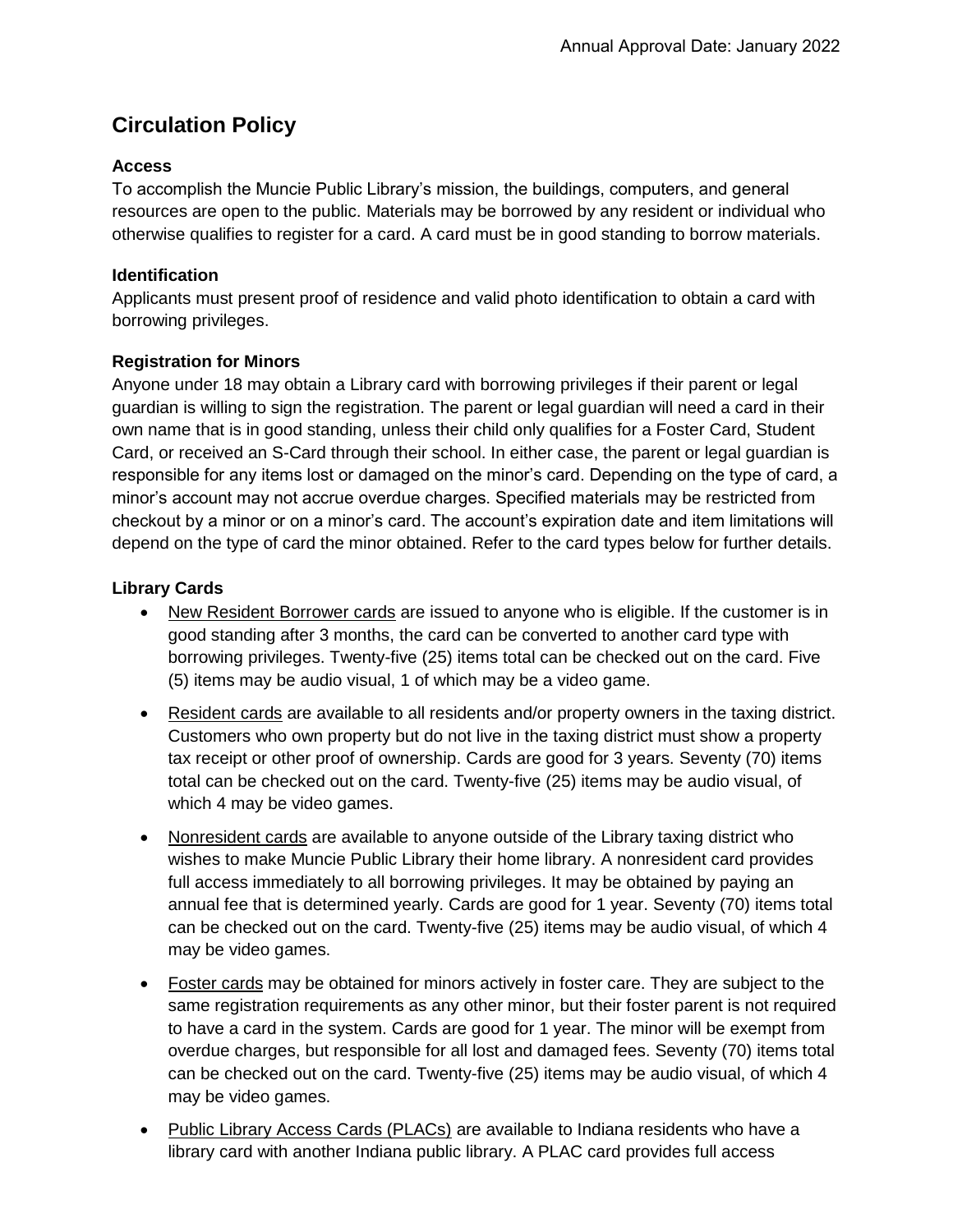immediately to all borrowing privileges. PLAC fees change yearly and these cards can only be obtained from the Maring-Hunt Library location. Cards are good for 1 year. A PLAC card can be used at all participating Indiana libraries. Seventy (70) items total can be checked out on the card. Twenty-five (25) items may be audio visual, of which 4 may be video games.

- Reciprocal cards are available due to a reciprocal agreement between Muncie Public Library and Mt. Pleasant Township Public Library. A customer in good standing at their home library is eligible for a card at the other library as well. Cards are good for 1 year and may be renewed if the Reciprocal Borrowing Agreement is in effect. Seventy (70) items total can be checked out on the card. Twenty-five (25) items may be audio visual, of which 4 may be video games.
- Organization cards are available for the owner of a business or the local head of a nonprofit located within the taxing district. To obtain a card, proof should be provided that includes the name of the organization, the address, the owner/head or representative's identification, and a property tax receipt or the tax exemption number. The owner/head can designate a representative to register and use the card, but the representative will need a signed letter of approval from the owner or head. Cards will be issued in the name of the organization and are good for 1 year. All fines and fees are the responsibility of the organization. Seventy (70) items total can be checked out on the card. Twenty-five (25) items may be audio visual, of which 4 may be video games.
- School cards may be obtained by the principal, librarian, or director of a licensed school, pre-school, Head Start, or day care located in the taxing district. They will provide proof that includes the name of the school, address, and other prescribed information. Cards will be issued in the name of the school. The school will be exempt from overdue charges, but responsible for all lost and damaged fees. Cards are good for 1 year. One hundred and fifty (150) items total can be checked out on the card. Twenty-five (25) items may be audio visual, of which 4 may be video games.
- S-Cards are issued to students and staff members of partner organizations who participate in the shared catalog project. Cards will be active while the student or staff member remains part of the partner organization. Partner organizations determine borrowing limits for their own materials. While exact borrowing rules vary based on the type of S-Card issued, students with S-Cards can check out 70 items total. The student and faculty will be exempt from overdue charges, but responsible for all lost and damaged fees. Five (5) items can be juvenile DVDs and 2 can be juvenile video games. Partner organization staff members have the same borrowing privileges as Teacher cards.
- Student cards may be obtained by anyone attending a licensed school inside the taxing district who does not qualify for an S-Card. Students under 18 are subject to the same registration requirements as any other minor, but their parent or legal guardian is not required to have a card in the system if they do not live in the taxing district. Cards are good for 1 year. The student will be exempt from overdue charges, but responsible for all lost and damaged fees. Seventy (70) items total can be checked out on the card. Twenty-five (25) items may be audio visual, of which 4 may be video games.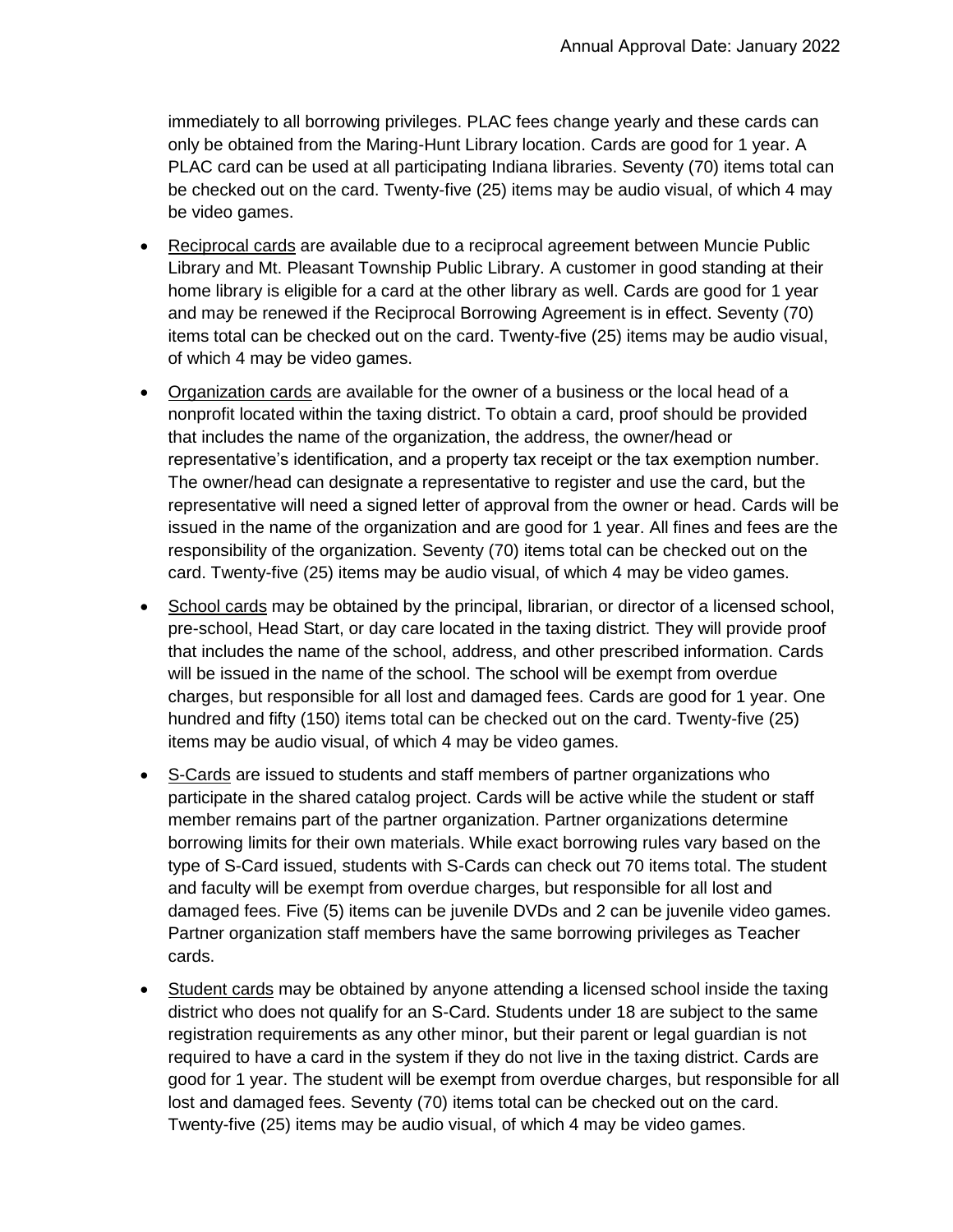- Teacher cards are available to anyone who teaches at a licensed school in the taxing district who does not qualify for an S-Card. Cards are good for 1 year. The teacher will be exempt from overdue charges, but responsible for all lost and damaged fees. One hundred and fifty (150) items total can be checked out on the card. Twenty-five (25) items may be audio visual, of which 4 may be video games.
- Employee cards are available to anyone who works at Muncie Public Library, has retired from the Library, or currently serves on the Board. Employee cards are exempt from overdue charges, but responsible for all lost and damaged fees. Seventy (70) items total can be checked out on the card. Twenty-five (25) items may be audio visual, of which 4 may be video games.
- Computer Guest cards are non-borrowing cards and may be issued to anyone who does not have a Muncie Public Library card and wishes to use the Library's computers and internet. The card is valid for 1 year.

# **Check Out & Card Replacements**

After registration, the account holder or their representative must have the card in hand or a digital copy to check out materials. If a card is lost, an adult can get a replacement by showing photo identification, while a minor needs to verify the card holder's information. The first replacement is free. Thereafter, each replacement card is \$1. It is the responsibility of the card holder to inform the Muncie Public Library if a card is lost or stolen and is responsible for all material and charges accumulated before notification.

## **Overdue Charges**

If an item is returned overdue in good condition, the Library will not charge a customer more than 75% of the cost of the item in overdue charges. Customers may choose to be notified of overdue materials on their card, and may be contacted by e-mail, text, or mail. A failure to receive notification will not alleviate responsibility for overdue fees.

## **Lost and Damaged Materials**

Customers are responsible for all materials checked out on their Library card. If materials are lost or damaged and no longer fit for circulation, the customer will be charged the cost of the item as stated in the item record. Damaged items will be held for pick-up for 30 days after the initial charge and become the property of the customer upon payment. Exceptions will be made if the item is not safe to house, due to condition or contamination issues. Receipts are given to customers who pay for lost or damaged materials. The Library will not give refunds if items are found and later returned.

## **Collection Agency**

Names of customers whose materials, fees, or other charges exceed \$25 will be sent to a collection agency, and an additional processing fee will be added to their account.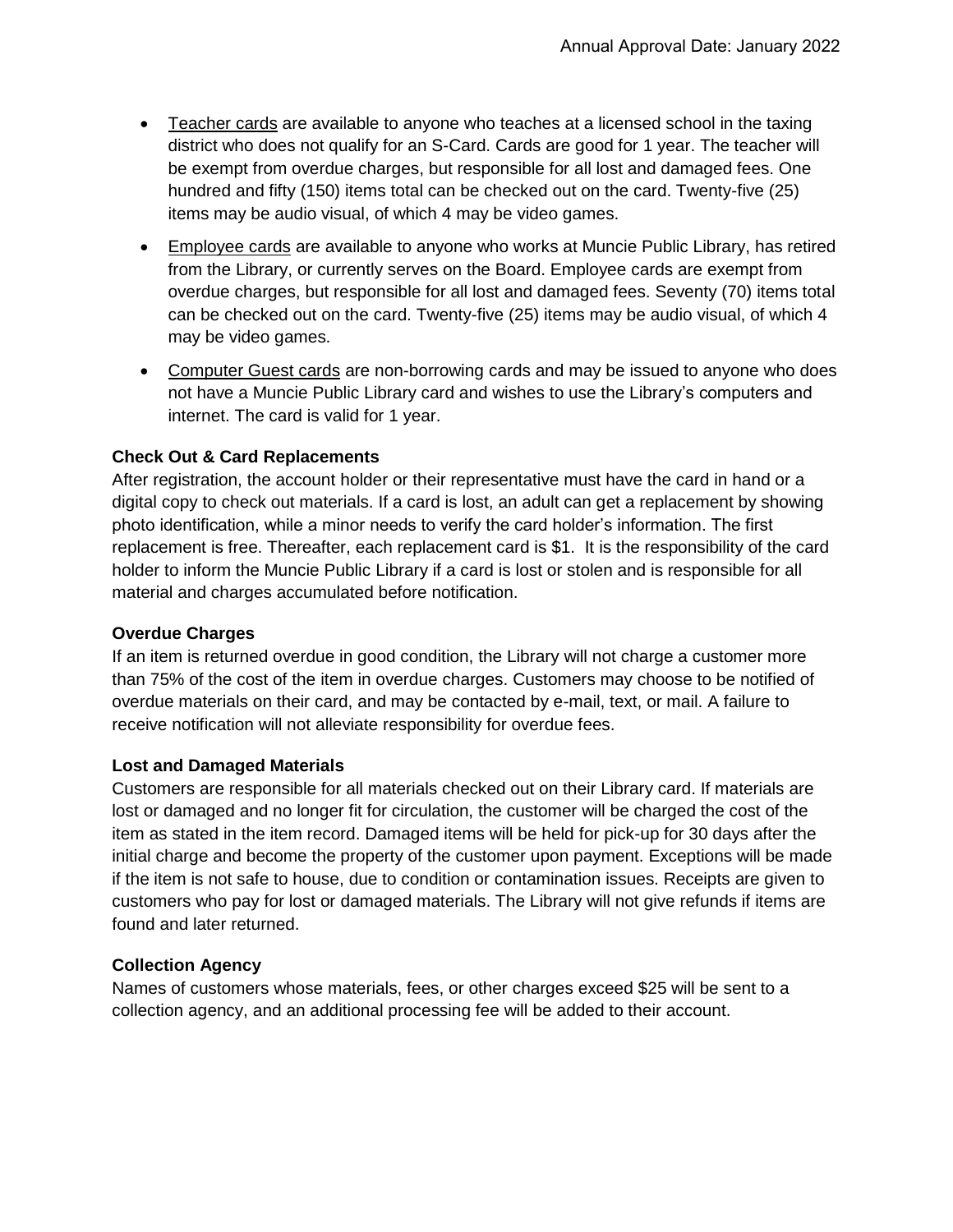### **Check Out or Loan Periods**

4 Hours………..Laptops (In-House Use Only) 3 Days…………Blockbuster DVDs 7 Days…………CDs, Video Games, and Juvenile Holiday Books 14 Days………..New Print, Hotspots, Movie & Nonfiction DVDs, Blu-Rays, Other Technology Equipment 28 Days………..Regular Print and Books on CD

### **Returning Materials**

Customers are responsible for returning all items by or on their due date.

#### **E-materials**

The Library offers a number of e-materials that can be accessed using a card with borrowing privileges. Specific providers, item limitations, and loan periods vary depending on current subscriptions.

#### **Item Renewals**

Items may be renewed online, in person, or over the phone if there is no hold on the item. No more than four renewals per item are allowed. Blockbuster DVDs cannot be renewed.

#### **Holds**

All circulating Library materials (except Blockbuster DVDs) may be placed on hold. Notification that a hold has arrived and is ready for pick up may be made by e-mail or text. Materials on hold will be held for 7 days.